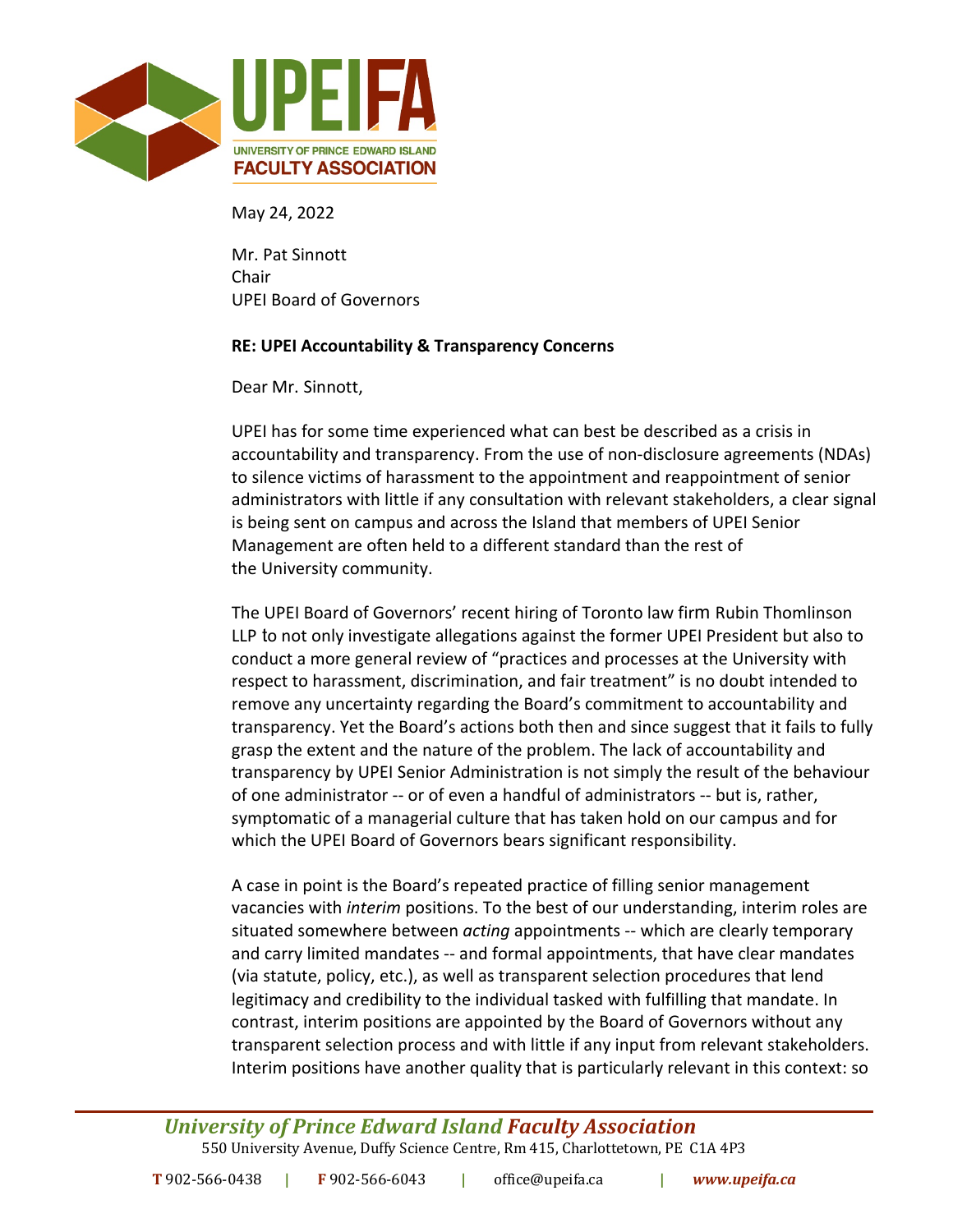far as we can ascertain, based on available information, these appointments appear to exist outside of any relevant provincial legislation, University policies, or collective agreements. As such, these positions exemplify and reproduce the lack of accountability and transparency that have increasingly become a structural feature of our institution.

## **UPEI Interim Deans**

To ensure that UPEI Administration is following an "effective, equitable and consistent hiring process for the selection and appointment of Deans at the University," the UPEI Board of Governors has created a *UPEI Selection of Deans Policy*. This policy outlines the processes for filing vacancies and the constitution of selection committees that are tasked with choosing a candidate for these important roles. Notably, this policy makes no provision for *interim* Dean appointments, but, rather, directs as follows:

*In the event that a Deanship becomes vacant, the Vice President Academic and Research shall recommend, to the President, an Acting Dean who shall serve until the incumbent Dean returns or until a new Dean is appointed according to the procedures contained in this Policy (4.1.4).*

To underscore the temporary nature of these acting positions, the policy makes it clear that:

*in the event of a vacancy of a Dean's Office in any faculty, a Search Committee shall be formed to conduct a search for a new Dean. The procedures for the selection of committee members are the same for each of the Deans and shall be in accordance with this section (4.2).*

Moreover, the policy clearly recognizes the importance of ensuring that – to the extent possible – Deans are not simply replaced by individuals who will fill that role on a temporary basis but rather individuals who have been subjected to the scrutiny of a thorough and transparent search process:

*The Search Committee for any Dean falling under the scope of this policy shall be established one year prior to the expiry of an incumbent Dean's term (4.2.4).*

Under the UPEI *Selection of Deans Policy*, significant preparation and adjudication is required for addressing anticipated vacancies. In the event that the UPEI Board of Governors encounters an unexpected vacancy, individuals should be appointed on an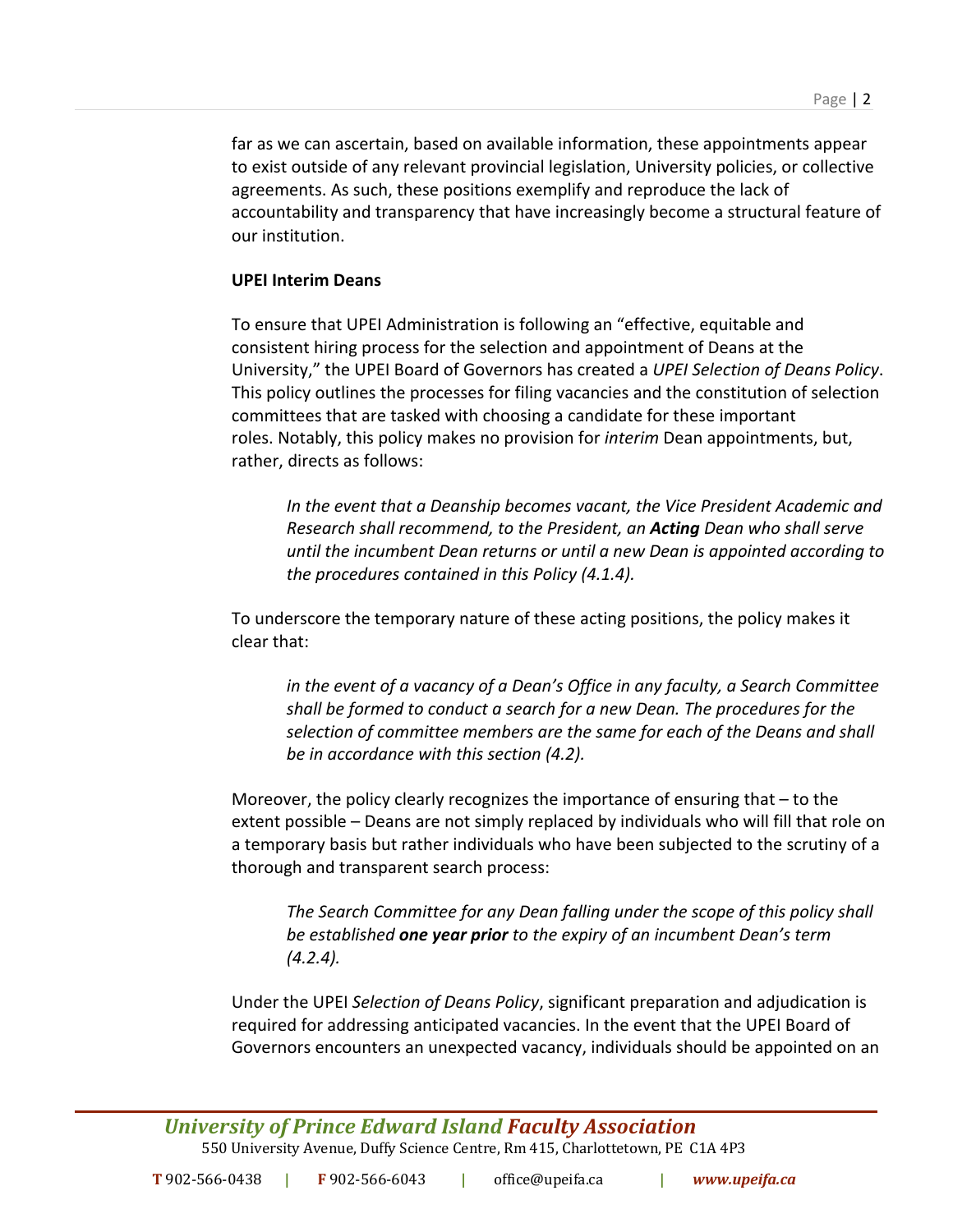acting basis with a search committee established within a reasonable timeline to fill the position on a permanent basis.

Instead -- and to the growing concern of many at UPEI and around the Province who care for our Island University -- the UPEI Board of Governors and its delegates have repeatedly chosen to fill vacancies with individuals on an interim rather than acting basis, thus side-stepping the very measures meant to ensure transparency, accountability, and due process in administrative appointments.

To understand the important distinction between an interim and acting position, we need only look at how the appointment of interim positions has played out in practice at UPEI.

At present, well over half of UPEI Deans are serving in an interim capacity, a situation without parallel at any other Canadian university. Equally troubling, many of the individuals serving in these "interim" positions have been doing so for one, two, and, in some cases, three years or more. Furthermore, the fact that in many cases, these appointments were made because previous deans were unable or unwilling to complete their entire terms is an issue that demands additional scrutiny.

Additionally, the administrator who is tasked under the *Selection of Dean's Policy* with coordinating the filling of these positions was recently replaced after serving over three years as *Interim* Vice President Academic and Research. In the face of this, how can we continue to sustain the illusion that interim positions are temporary measures rather than a symptom of a public institution that seems unable to appreciate its ethical and legal obligation to operate in an accountable and transparent fashion?

## **UPEI Interim President**

Unfortunately, turning to the top administrative position at our institution gives us little reason for optimism. While we do not know if the UPEI Board of Governors has a policy for filling the position of UPEI President should it unexpectedly become vacant, we do know that this process falls under provincial legislation – namely, the *PEI University Act*:

*in the case of a vacancy in the office of President or his or her inability to act, to appoint an acting president, who, during the period for which he or she is appointed, shall have all the powers, duties, rights and privileges of the President (14.1.e).*

Despite this legislated requirement, UPEI currently has an interim rather than acting president. In a recent UPEI Senate meeting, the UPEI Interim President made it clear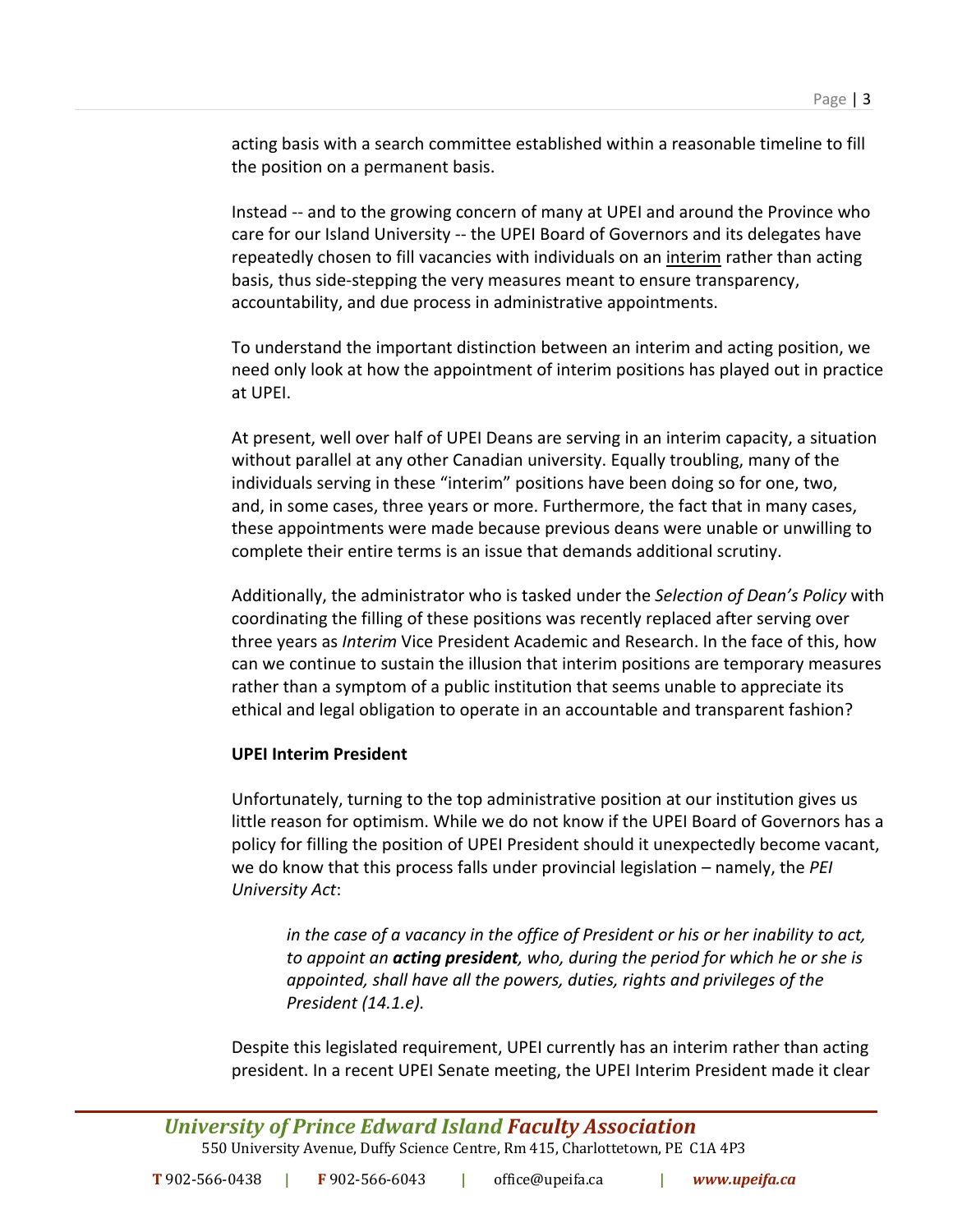that he views the distinction between interim and acting as pivotal. Indeed, after a month as Interim President, he was emboldened to articulate "several priority areas and established goals" that he intended to pursue during his interim role (January 13, 2022). As should be clear, the interim designation is by no means neutral. It inevitably gives rise to managerial practices that elude the more transparent and accountable practices embedded in University policy, Provincial legislation, and negotiated collective agreements.

Moreover, there is little indication that the Board is moving with any urgency to find a formal replacement for this position. In the wake of the former President's departure, the Board appointed an interim President and indicated that they would be "announcing details of the presidential search process in the new year" (December 13, 2021). Yet as we approach the second half of this year, the campus community still remains largely in the dark regarding this process. In the minutes from the most recent UPEI Board of Governors meeting (February 2022) -- the first formal meeting since the departure of the former UPEI President -- there is no mention of what, if any, steps are being taken to fill this important role. Instead, the minutes indicate that the Chair of the Board of Governors had "nothing to report" and that a meeting scheduled for three hours was adjourned barely an hour after it had begun. For a public institution that is trying to convince the campus and Island community that it is committed to accountability and transparency, this is simply unacceptable.

It has also come to our attention that the UPEI Interim President recently notified the UPEI Atlantic Veterinary College (AVC) that he has accepted the UPEI Board of Governors' request that he *continue* to serve in an interim capacity. It is also our understanding that the UPEI Board of Governors has agreed to appoint the Interim President to an "advisory role" during the period between when a new president has been appointed and June 2024. Given the absence of any update regarding the status of the presidential search and the history of the Board relying on interim positions well beyond what would be considered reasonable, we must conclude that the Board either has little interest in filling this important position within a reasonable timeframe or that it intends to simultaneously remunerate a new president and a former interim president for an extend period of time. To be frank, neither option strikes us as advancing the public interest.

This pattern of decision-making would be concerning at any time, but is particularly alarming when we consider that our University is opening a critical chapter in its history. As UPEI grows to over 5000 students for the first time, as it opens the Centre for Climate Change and Adaptation, launches a new Faculty of Indigenous Knowledge, Education, Research, and Applied Studies, and develops a ground-breaking medical school that will fundamentally alter the face of the University and of health care across the province, it is vital that all stakeholders -- including Island taxpayers and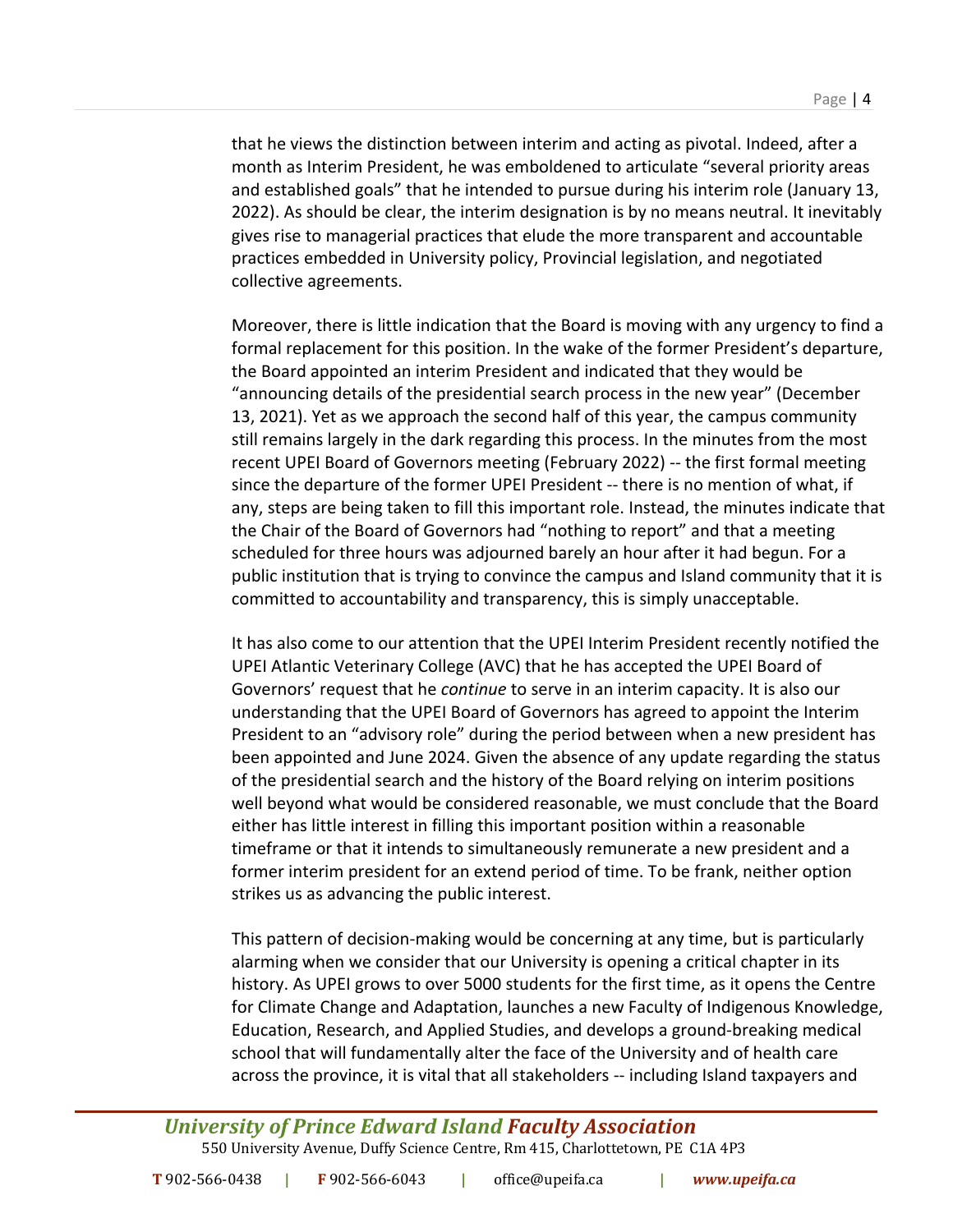workers who are providing much of this funding – are confident that UPEI has a strong and accountable leadership team at its helm. As we've outlined above, there is much work that remains to be done to earn this confidence.

In addition, the UPEI Board of Governors is currently in negotiations with all of the UPEI campus unions to reach agreements on the terms and conditions of their employment. The absence of stable UPEI administrative leadership risks introducing a measure of volatility that is certainly undesirable in this context. We believe our students deserve better.

We began this letter by making it clear that UPEI has much work to do to convince the campus and Island community that it is genuinely committed to accountability and transparency in the constitution and operation of its administrative team. In our view, an important step in this process would be for the Board to ensure, both in its words and actions, that it is complying with the letter and spirit of its own policies and Provincial legislation, and we therefore call on the UPEI Board of Governors to:

- § pursuant to existing UPEI policy and/or Provincial legislation, formally convert all existing *interim* management positions into *acting* positions;
- § immediately initiate the formal procedures outlined in the *UPEI Selection of Dean's Policy*, so as to ensure that all decanal vacancies are filled through due process*;*
- § update the campus and Island community on the steps it has to date taken to select and appoint a new UPEI President;
- § formally commit to having the UPEI President's position filled no later than Fall 2022.

We look forward to you thoughts on these important matters.

Sincerely,

Michael Arfken President UPEI Faculty Association